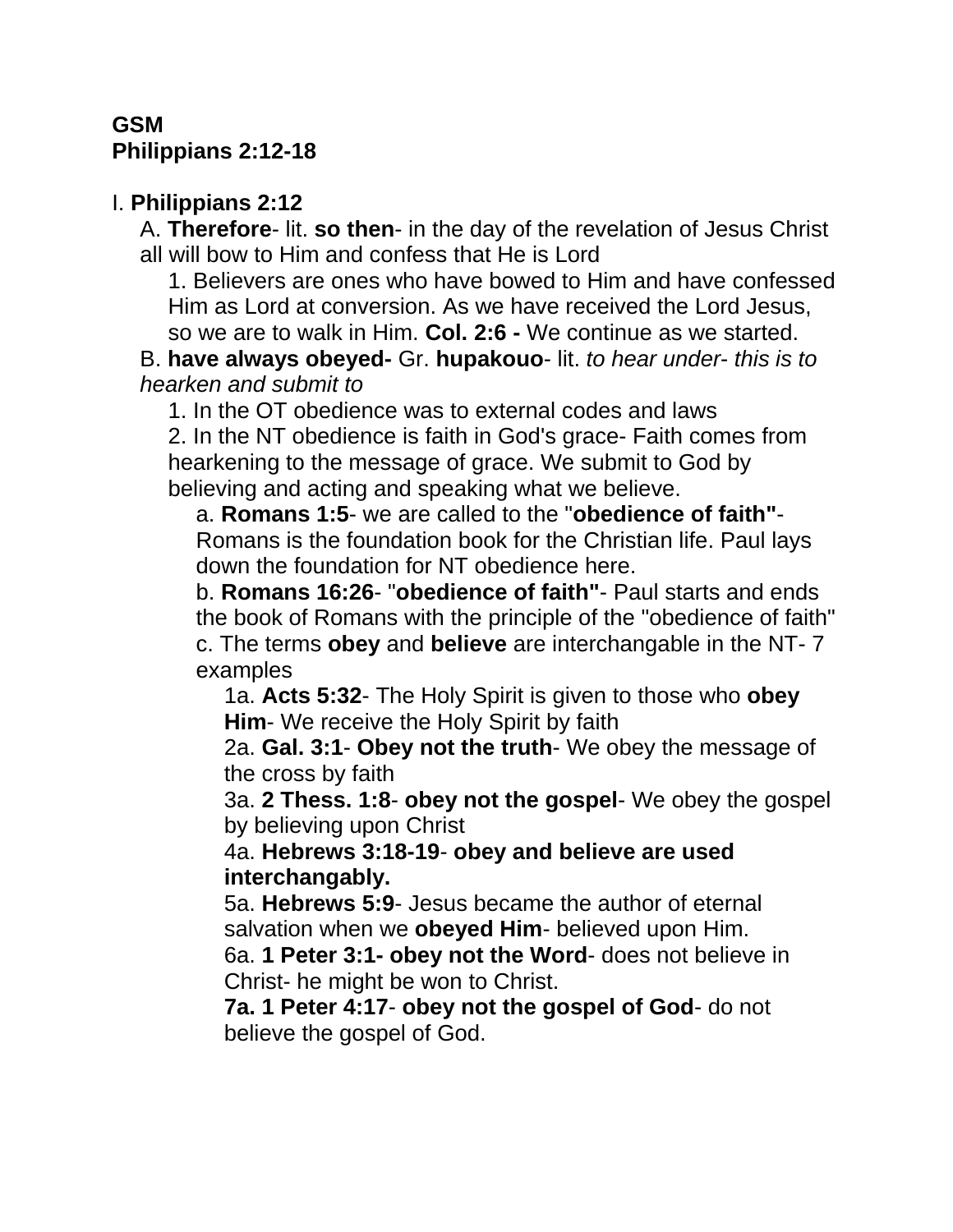3. The Christians obedience will occur when we hearken to the Word and believe it. Then we submit to it by speaking and acting on it.

C. **not in my presence, but now much more in my absence**- Paul is not there to baby them. He is not there to help them stand. He is not there to answer all their questions. They will now have to draw from the resources of Christ that were deposited within them all the more.

D. **work out**- Gr. **katergazomai**- pres. tense- *to bring up something buried to the surface*. Work it from the inside to the outside. It was a mining term which meant to bring buried ore to the surface of the earth so it could be utilized.

1. God has placed salvation in us by the new birth. There are rich deposits of Christ within us. **2 Cor. 4:7**

**2.** We are to mine the rich deposit of salvation deposited in us by God. We are to draw upon it and utilize it for others. This is fruit bearing.

E. **your own salvation**- We each have our **own mine** of salvation in Christ.

1. Too often we poke our noses into someone's life and judge them on their walk before the Lord.

2. We need to attend to our own salvation and work out our own salvation!

3. The Philippians were picking at one another and judging one another. This created disunity in the congregation. This inevitably happens when we lose sight of grace and get into legalism and the flesh. We are to encourage one another and help one another but not judge and criticize one another.

### F. **With fear and trembling**- Gr. **phobos** and Gr. **tromos**

1. **reverence** towards God- We show no greater reverence for God than when we believe Him and act on what we believe.

2. **trembling**- this is towards yourself- This comes from knowing what you are capable of doing or not doing without God.

#### **II. Philippians 2:13**

A. **God is at work IN us-** *We can only work out what God has worked in us*. God is actively working in us in two ways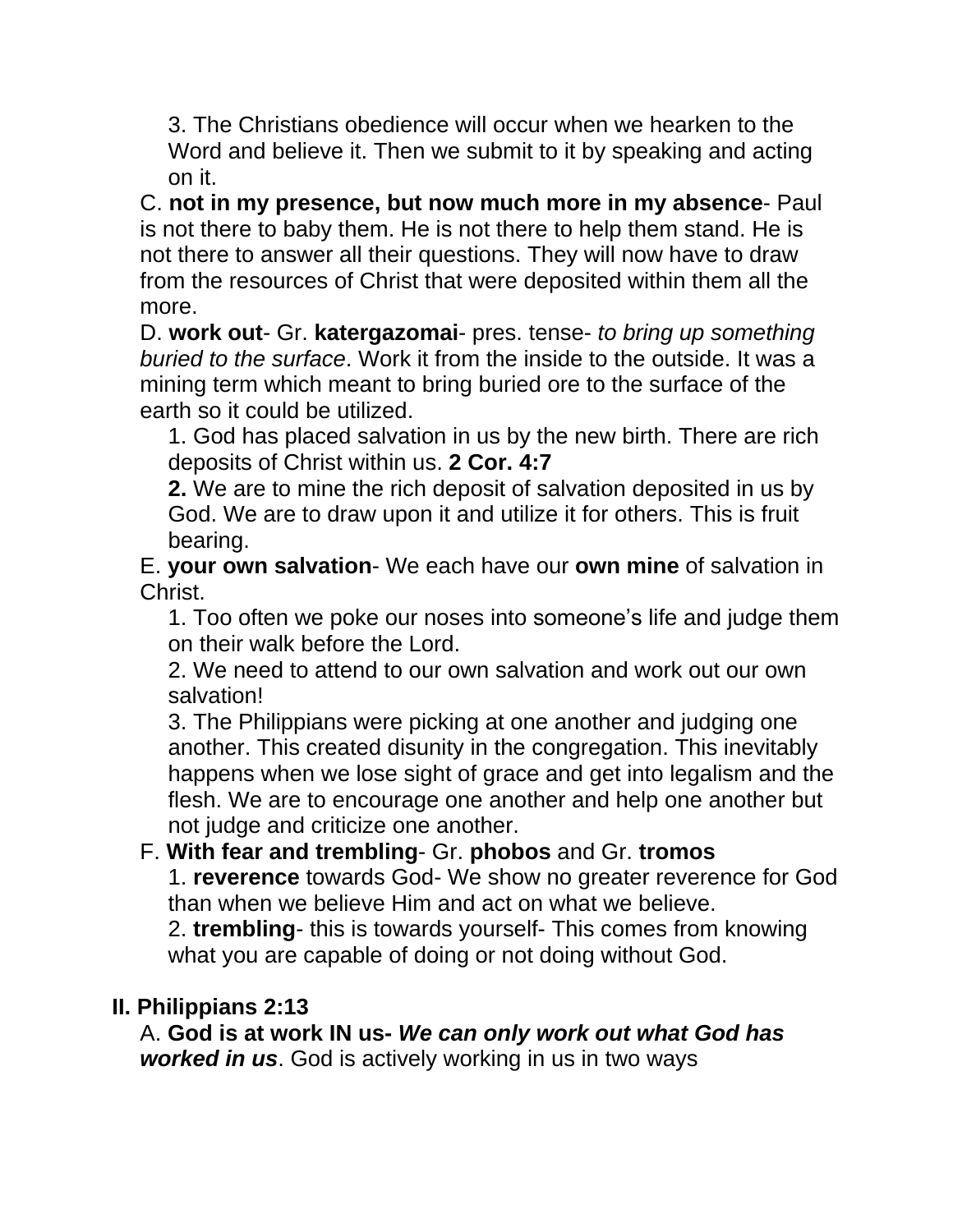1. **to desire His will**- God is working in us to create the desire to do His will-

2. **the power to do His will**- God not only works in us the desire for His will, but the ability to do it.

- 3. **2 Thess. 1:11 [NASB]- To this end also we pray for you always, that our God will count you worthy of your calling, and fulfill every desire for goodness and the work of faith with power,** 
	- a. God fills you will every desire for goodness and supplies you with the power to fulfill those desires when you act in faith.
	- b. All we need to be is to be willing to be made willing. Claim this verse! He will not only give you the desire but the power to do it! How great is our God. How great is His amazing grace!

4. In the NT, **God does not demand from us, what He does not first put within us. He puts a demand upon His own grace in us.** God works in us to create the desire for His will and the power to do it by two main means of grace.

a. **The Word of God**- **1 Thess 2:13-** The Word **effectually works in us** when we act on our faith. This produces the renewing of the mind which changes our desires.

b. God works in us the power to do His will by **the Spirit of God** - **Eph. 3:20**- The resurrection **power of the Holy Spirit works in us** when we believe. **Ephesians 1:19** 

### **III. Philippians 2:14**

A. **Do**- **poieo**- pres. tense- *Be doing*

B. **without murmurings**- Gr. **goggusmos**- *secret murmurings*- This means to grumble inwardly and quietly. This includes unhappy whisperings behind someone's back. Many think it is ok to have a bad attitude if you just don't get real vocal about it. Your heart attitude shouts to God and it will come out in your actions which also shout. C. **disputings**- Gr. **dialogismos**- *debates or arguments*- This is voicing your displeasure loudly.

D. These two sins are seen often towards leadership when decisions are made that are not agreed with. This towards God our ultimate leader and then to earthly leaders that represent Him.

E. You can disagree without being disagreeable and having a nasty attitude. We need to check our bad attitudes at the cross and pick up the resurrected attitude of Christ!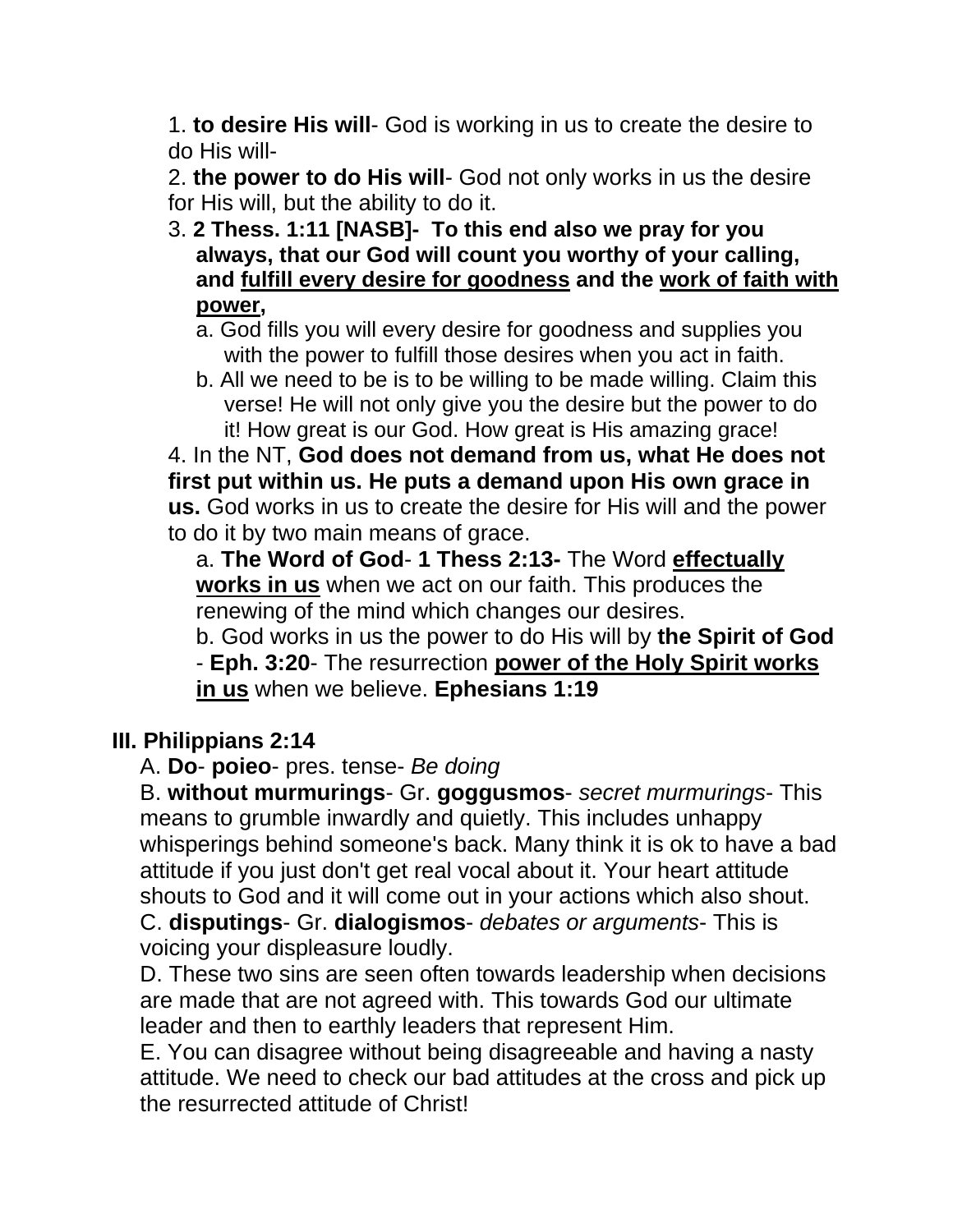F. This verse is not one many pin up to be reminded of. Too bad.

# **IV. Philippians 2:15**

A. **that you may be**- Lit. *may become*- Gr. **ginomai**

B. **blameless**- Gr. **amemptos**- *without valid blame or censure*

C. **harmless**- Gr. **akeraios**- *unmixed- pure*

D. **sons of God**- Gr. **teknon**- *children* of God

E. **without rebuke**- Gr. **amomos**- *found without valid fault*- From the Greek god Momus. He was the ultimate fault finder. He found fault with everything and everyone and every circumstance. We are to live in such a way that even old Momus could not find fault with us!

F. **midst of a crooked**- Gr. **skolios**- *we get the word scoliosis from this- curvature or bent.* We live in the middle of a bent and twisted generation

G. **perverse**- Gr. **diastrepho**- *fully distorted*

H. **nation**- Gr. **genea**- *generation*

I. **among whom** -Lit. *in whom*

J. **shine as lights**- Lit. *shine as luminaries*- sun, moon, stars- The faintest star can be seen in the dark.

K. What makes us shine in the darkness?

1. We do all things without murmuring and disputing and arguing! vs. 14

2. We live in a distorted and twisted world that is totally negative. God is wholly positive. It is so normal for people to grumble, grip, back bite, gossip, and rebel against all authority they do not agree with and in circumstances that are not according to their liking. 3. We shine as bright lights when we remain positive in the midst of this. We shine as lights when we are positive in response to their negativity.

4. We will be seen as the children of God when we have right and righteous attitudes in the midst of a generation that has twisted ones! We will get two reactions when we live out vs. 14- we will be persecuted and/or we will be admired, which will attract attention to God. They will seek why we are so different than others.

5. If you will live with a positive attitude you will stand out like a healed thumb!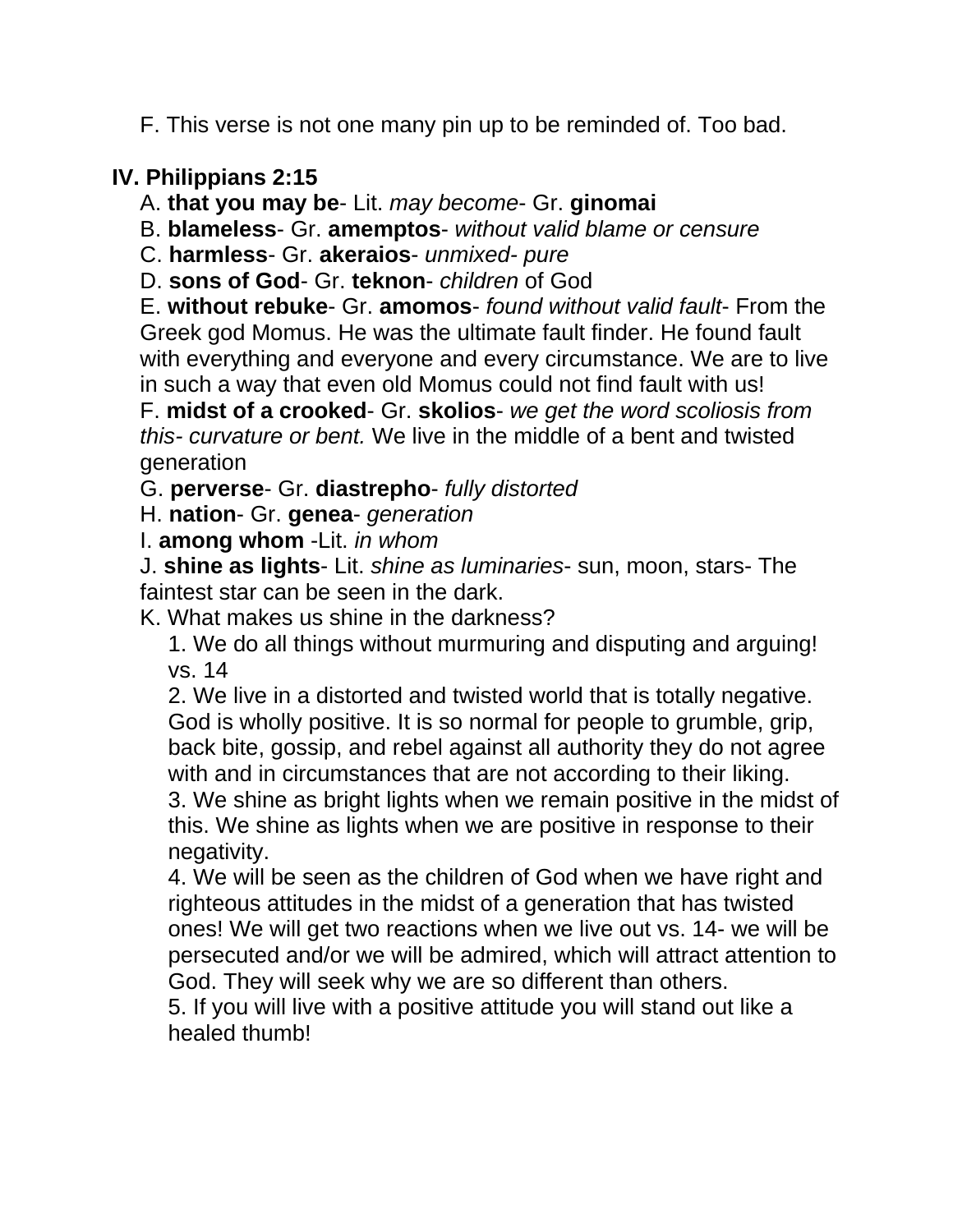L. **James 3:2**- We are a perfect man if we can control our tongue. If we can control our tongue it means that we have proper thinking and believing.

# **V. Philippians 2:16**

A. **Holding forth**- Lit. *holding up*- This is the picture of a lamp stand that holds a lit light. We are the lamp stand. Christ is the light that shines from us. **Mark 4:21**- Our light is not to be covered by the basket or bed- **basket** was a grain basket workers used in the fieldsthis represents legalistic works which hid the light of grace; **bed**represents inactivity and laziness. Many claim to have faith but add no works of faith to let release it. **Our good works should come from the light [Christ] within us and through faith.** 

### B. **word of life**- Lit. *message of life*

C. **rejoice in the day of Christ**- This is at the coming of Jesus for the church and the subsequent judgment seat of Christ

#### C. **run and labored in vain**

1. **Gal. 2:2**- Paul submitted the gospel of grace to other church leaders lest he had **run in vain**.

2. **Gal. 4:11**- Paul was concerned that he **labored in vain** because they were abandoning the gospel of grace.

3. If the Philippians were not living out the grace of God and bearing the fruit of grace then he considered he had run and labored in vain.

### **VI. Philippians 2:17**

A. **Be offered**- Gr. **spendo**- *being poured out as a drink offering* B. **upon the sacrifice**- pouring a drink offering upon the sacrifice was the finishing touch on a sacrifice. Paul saw his martyrdom was just the finishing touch upon their sacrifice of their faith. The sacrifice was the main element and the drink offering was just a minor part. Paul considered himself as minor significance. The drink offering was the first thing consumed into a mist, when the fire hit the sacrifice. Paul was serving as a priest regarding their faith towards God. He was working to promote it and establish it. This work he pictures as a drink offering poured on a sacrifice.

C. **of your faith**- our faith in the finished work of Christ brings forth the soothing aroma of His Son before Him.